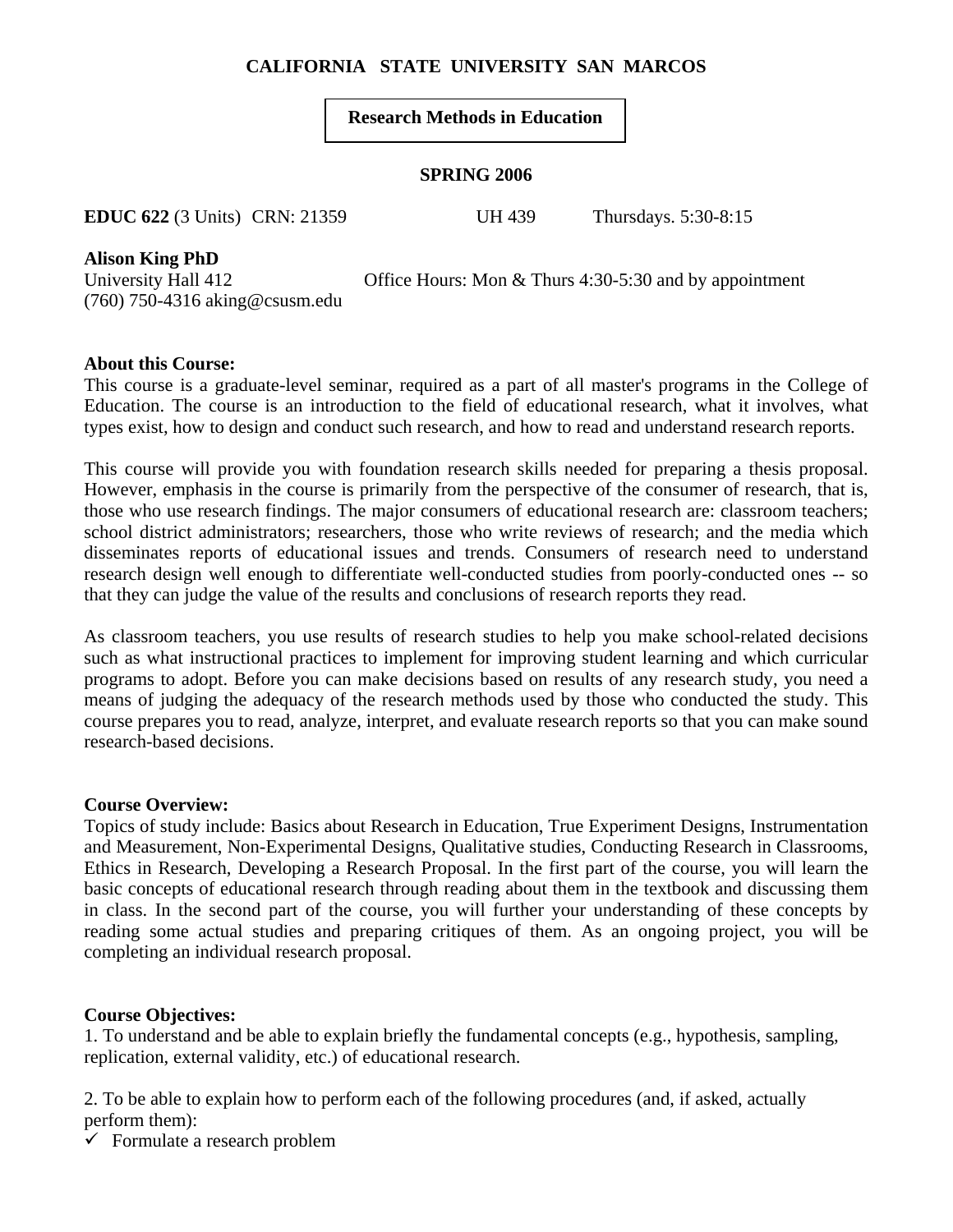- $\checkmark$  State a research hypothesis related to the research problem
- $\checkmark$  Identify variables in a hypothesis
- $\checkmark$  Write a justification for a hypothesis
- $\checkmark$  Define the terms of a hypothesis constitutively and operationally
- $\checkmark$  Select a sample appropriate to a research question/hypothesis
- $\checkmark$  Conduct a review of the research literature on a given topic
- $\checkmark$  Locate or develop an instrument to test a hypothesis
- $\checkmark$  Perform a reliability and validity check on a research instrument
- $\checkmark$  Identify and seek to control threats to the internal and external validity of a research investigation
- $\checkmark$  Collect research data using the appropriate instruments and tests
- 3. Analyze, critique, and evaluate existing research reports based on pre-established criteria

4. Plan and prepare a written research proposal using an experimental, quasi-experimental, or causalcomparative design

## **ReuiredReadings:**

## **Text**

Fraenkel & Wallen (2006). How to Design and Evaluate Research in Education, (6th Ed.). McGraw-Hill. This book comes with an accompanying CD and workbook and is available in the Campus bookstore.

**Other materials** -- to be distributed as handouts in class.

# **COURSE REQUIREMENTS / RESPONSIBILITIES and GRADING**

The grades that you earn in this class are based on preparation/participation in class discussion and other in-class activities, weekly quizzes, written critiques of research studies, and a research proposal. You will receive grades (not points) for each of these requirements.

## **1. ATTENDANCE/PARTICIPATION/PREPARATION (30%of course grade)**

Everyone in the class shares responsibility for its overall quality. Attendance, participation, and preparation are therefore essential for all class sessions.

**Preparation** for class entails having read (and in most cases re-read) the book chapters and other material well enough to be able to engage in lively and meaningful discussion of the ideas presented.

**Participation** includes asking thought-provoking questions and making insightful comments during class discussions. In addition to discussion, we will engage in a number of in-class group activities; many of these will require additional preparation in the form of written critiques of research studies (see below).

**Attendance** for every session is expected. Obviously, then, there can be no make-ups on in-class activities. You have to be present in class to earn credit for participation assignments.

#### **College of Education Attendance Policy**

"Due to the dynamic and interactive nature of courses in the College of Education, all students are expected to attend all classes and participate actively. At a minimum, students must attend more than 80% of class time, or s/he may not receive a passing grade for the course at the discretion of the instructor. Individual instructors may adopt more stringent attendance requirements. Should the student have extenuating circumstances, s/he should contact the instructor as soon as possible". *(Adopted by the COE Governance Community, December, 1997).* Arriving late or leaving early are considered as absence for half the class session. If you miss the equivalent of two class sessions you will not receive a passing grade.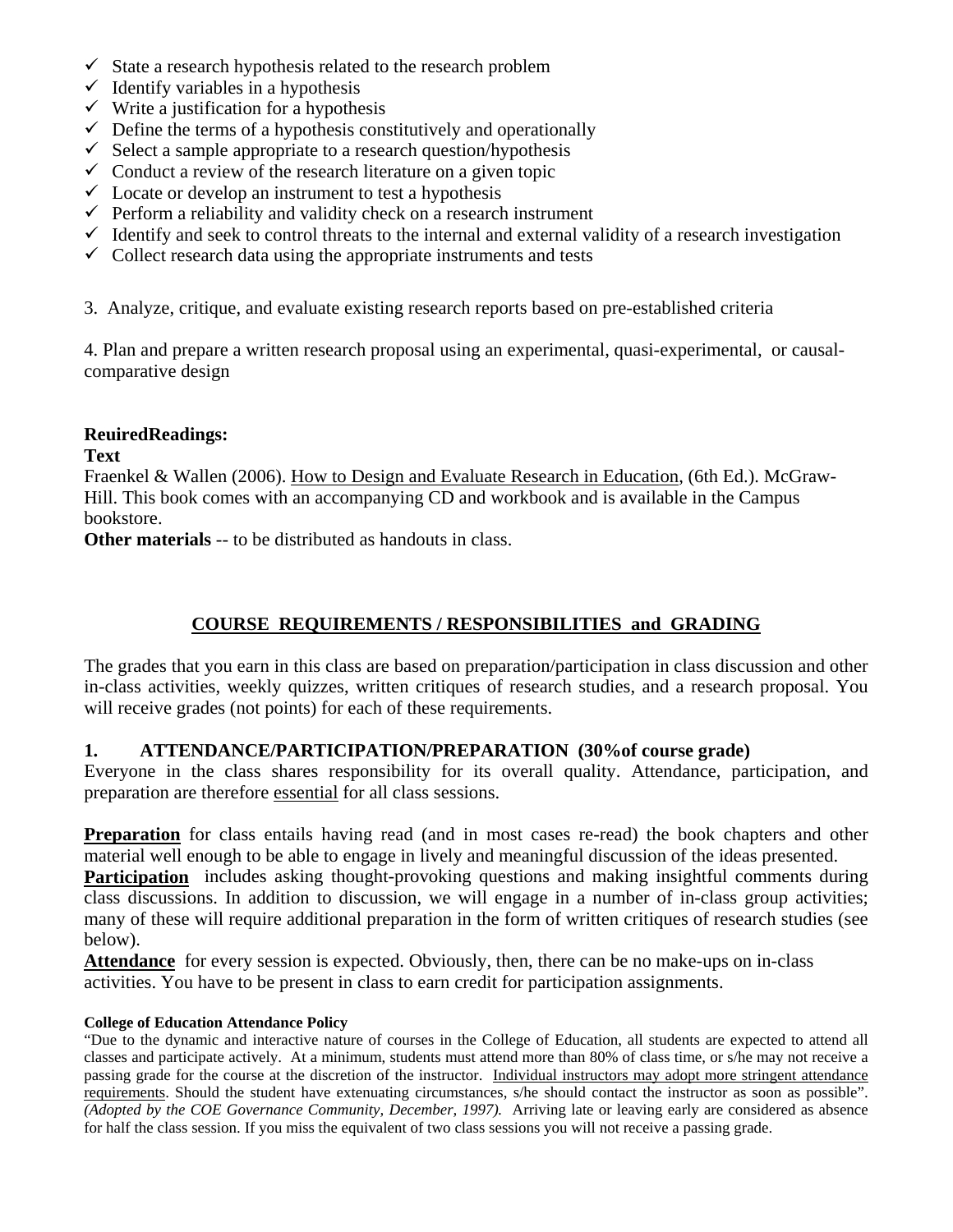# **2. ANALYSIS-CRITIQUES OF RESEARCH STUDIES (50% of course grade)**

You will be completing several individual written critical analysis-critiques of research studies prior to class, presenting them in class, and turning them in. I'll provide you with guidelines for developing these critiques.

## **3. RESEARCH PROPOSAL (20% of course grade)**

This is an on-going project with in-progress due dates throughout the semester; and the proposal will be finalized, written up, and turned in for evaluation on final exam day.

# **4. QUIZZES**

Weekly quizzes will be given. Several of these will be collected for grading.

| date        | (Tentative) COURSE OUTLINE and SCHEDULE<br>topic                                                                                   | readings and assignments<br>(readings are to be completed<br>prior to class session)                  |
|-------------|------------------------------------------------------------------------------------------------------------------------------------|-------------------------------------------------------------------------------------------------------|
|             | <b>Basics about Research in Education</b>                                                                                          |                                                                                                       |
| Thur. 1/19  | Introduction to the course and each other<br>The research process $\&$ some research terminology                                   |                                                                                                       |
| Thur. 1/26  | Types of Research<br>Research Problem/question, terms, justification<br>Variables and Hypotheses                                   | Fraenkel & Wallen, Chapter 1, 2 & 3<br>assignment: Research Problem                                   |
| Thur. 2/2   | <b>Ethics in Research</b><br>Reviewing the Literature<br>Sampling and generalizability                                             | Fraenkel & Wallen, Ch 4<br>Fraenkel & Wallen, Ch 5 & 6<br>Research Problem & question due             |
|             | Quantitative Research: Experimental Research Designs Fraenkel & Wallen, Ch 13                                                      |                                                                                                       |
| Thur. 2/9   | True experimental designs<br>Internal validity<br>Evaluating reports of Experimental-Design Research assignment: analysis-critique | Fraenkel & Wallen, Ch 9                                                                               |
| #1          |                                                                                                                                    |                                                                                                       |
| Thur $2/16$ | True experimental vs quasi-experimental designs                                                                                    | analysis-critique #1 due<br>assignment: analysis-critique #2                                          |
|             | <b>Instrumentation and Measurement</b>                                                                                             | analysis-critique #2 due                                                                              |
| Thur. 2/23  | Overview of instrumentation<br>Kinds of assessment and types of instruments<br>accuracy & consistency (validity and reliability)   | Fraenkel & Wallen, Ch 7<br>assignment: analysis-critique #3<br>Fraenkel & Wallen, Ch 8                |
| Thur. $3/2$ | instrumentation (continued)<br>Evaluating instrument sections of research reports                                                  | analysis-critique #3 due                                                                              |
| Thur. 3/9   | <b>Quantitative Research: Non-Experimental Research Designs</b> draft of research proposal due<br>Correlational research           | -------------------------------------<br>Fraenkel & Wallen, Ch 15<br>assignment: analysis-critique #4 |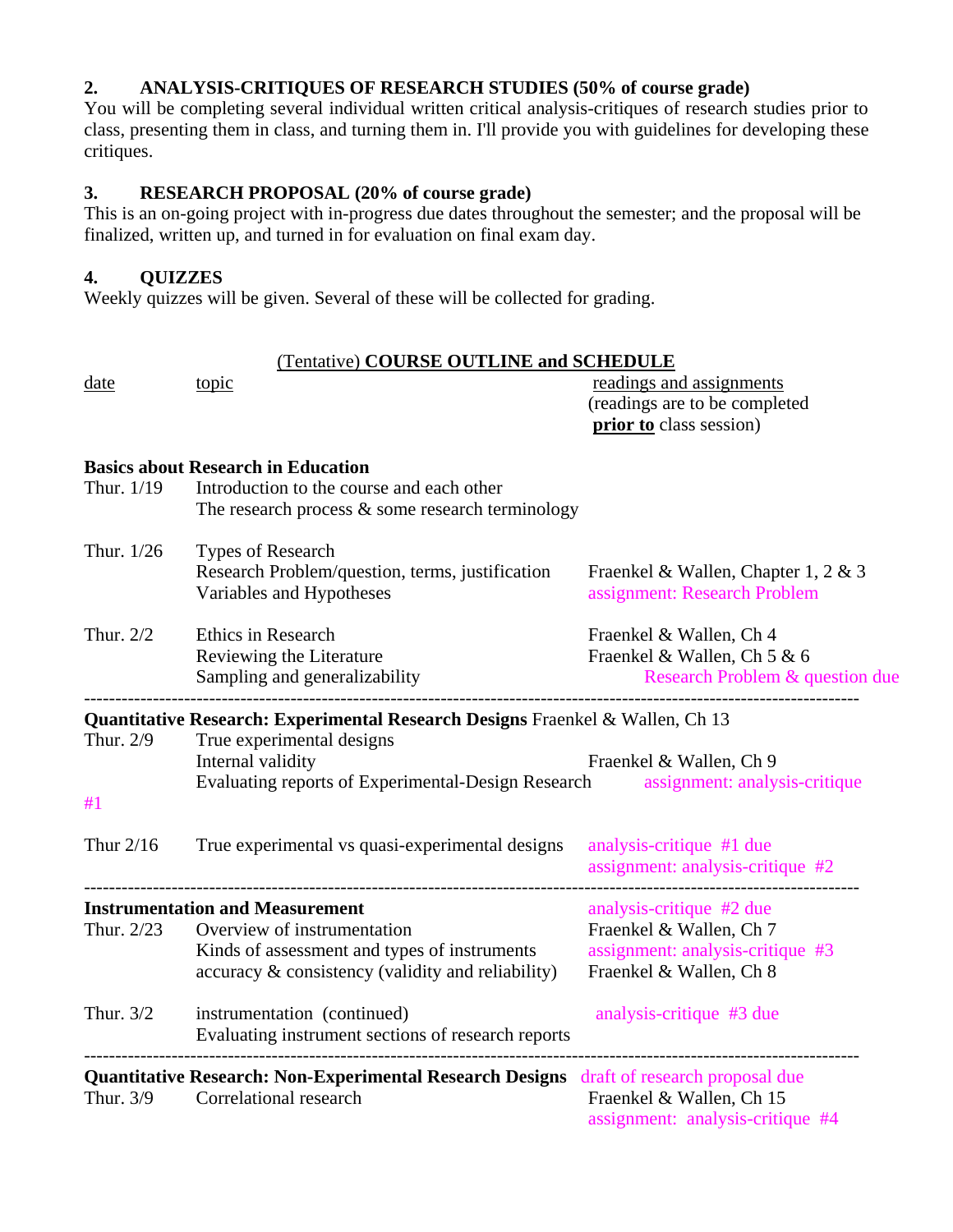| Thur. 3/16        | Causal-comparative research (ex post facto)<br>Survey research                                                                                                           | Fraenkel & Wallen, Ch 16<br>Fraenkel & Wallen, Ch 17<br>analysis-critique #4 due<br>assignment: analysis-critique #5 |
|-------------------|--------------------------------------------------------------------------------------------------------------------------------------------------------------------------|----------------------------------------------------------------------------------------------------------------------|
| Thur. 3/23<br>197 | <b>Data Analysis and Interpretation</b><br>Reading and interpreting "results" sections<br>data analysis                                                                  | analysis-critique $# 5$ due<br>Fraenkel & Wallen, Ch 10, p188-                                                       |
|                   | interpretation of results                                                                                                                                                | and p202-217;<br>Ch 11, p 220-221 and p 228-244<br>assignment: analysis-critique #6                                  |
| spring break      |                                                                                                                                                                          |                                                                                                                      |
| Thur. 4/06        | <b>Qualitative Research and Qualitative Designs</b><br>data analysis, interpretation of results, generalizability in qualitative studies<br>Observation and Interviewing | Fraenkel & Wallen, Ch18<br>Fraenkel & Wallen, Ch19<br>analysis-critique $# 6$ due                                    |
| Thur. 4/13        | Content analysis<br>Enthnographies                                                                                                                                       | Fraenkel & Wallen, Ch 20<br>Fraenkel & Wallen, Ch 21<br>assignment: analysis-critique #7                             |
| Thur. 4/20        | <b>Developing a Research Proposal</b>                                                                                                                                    | Fraenkel & Wallen, Ch 24                                                                                             |
| Thur. 4/27        | critiquing "discussion" sections $\&$ abstracts analysis-critique #7 due                                                                                                 | . _ _ _ _ _ _ _ _ _ _                                                                                                |
| Thur. 5/04        | <b>Presentations of research proposals</b>                                                                                                                               | final draft of research proposal due                                                                                 |
| Thur. 5/11        | final exam                                                                                                                                                               |                                                                                                                      |

#### **Students with Disabilities Requiring Reasonable Accommodations**

Students must be approved for services by providing appropriate and recent documentation to the Office of Disable Student Services (DSS). This office is located in Craven Hall 5205, and can be contacted by phone at (760) 750-4905, or TTY (760) 750-4909. Students authorized by DSS to receive reasonable accommodations should meet with their instructor during office hours or, in order to ensure confidentiality, in a more private setting.

### **All University Writing Requirement**

The CSUSM writing requirement will be met in this course by weekly assignments (including written problem sheets, written questions, eight 3+ page critiques), and development of a written reseach proposal.